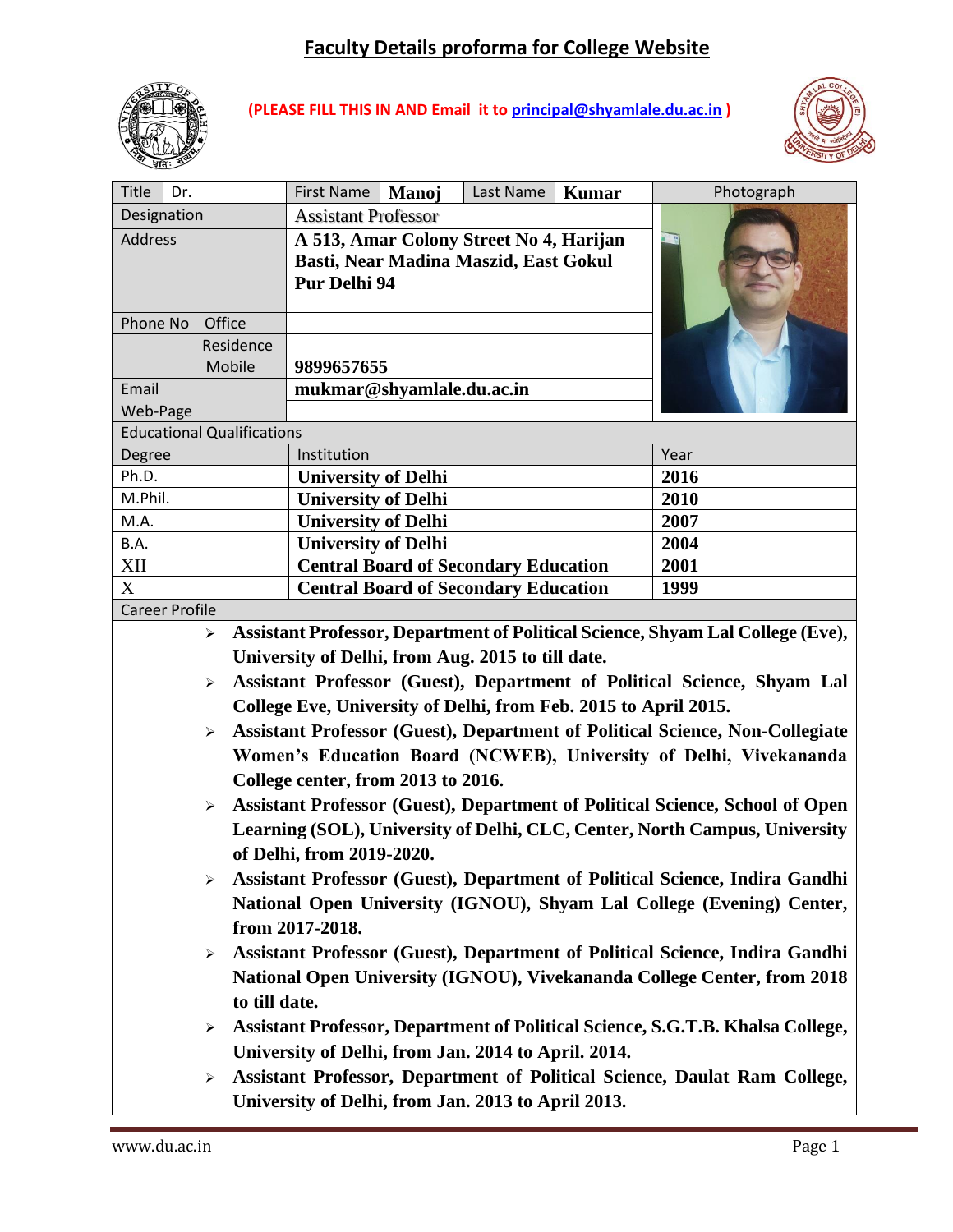➢ **Assistant Professor, Department of Political Science, S.G.T.B. Khalsa College, University of Delhi, from Oct. 2012 to Nov. 2012.**

#### Administrative Assignments

- ➢ **Member of the Garden Committee, Shyam Lal College (Eve), 2021 to till date.**
- ➢ **Member of the Refreshment Committee, Shyam Lal College (Eve.), 2015-2017.**
- ➢ **Worked in ECA Admission Programme, SGTB Khalsa College, University of Delhi, 2016-2017.**
- ➢ **Invited as External Judge, "Neeti" Debate and Discussion Society, S.G.T.B. Khalsa College, University of Delhi, 22nd -23rd Jan. 2015.**
- ➢ **Guest invitee, one day National Workshop on "KOHA- Library Integrated System", On 26 Feb. 2014, Guru Nanak College of Education affiliated to GGSIP University, Delhi.**
- ➢ **Organizing Committee Coordinator, LASHKARA-2014, Annual Academic and Cultural Festival, Sri Guru Tegh Bahadur Khalsa College, University of Delhi.**

Areas of Interest / Specialization

Political Theory, Understanding Ambedkar, Politics of Globalization

Subjects Taught

Development Process and Social Movements in Contemporary India, Themes in Comparative Political Theory, Understanding Political Theory, Political Theory Concepts and Debates, Introduction to Political Theory, Politics of Globalization, Understanding Ambedkar,

| Time table of the subjects taught during the current semester |                                                  |               |                     |                                                                     |  |  |  |  |  |  |
|---------------------------------------------------------------|--------------------------------------------------|---------------|---------------------|---------------------------------------------------------------------|--|--|--|--|--|--|
| S.No.                                                         | <b>Subject</b>                                   | Days          | <b>Time</b>         | Classroom                                                           |  |  |  |  |  |  |
| <b>Click here to enter</b>                                    | Click here to                                    | Click here to | Click here to enter | Click here to enter                                                 |  |  |  |  |  |  |
| text.                                                         | enter text.                                      | enter text.   | text.               | text.                                                               |  |  |  |  |  |  |
| 01                                                            | Political<br>Theory<br>Concepts and<br>Debates   |               | $2:30-3:30$ pm      | B.A. (Hons) Sem. II                                                 |  |  |  |  |  |  |
| 02                                                            | Themes in<br>Comparativ<br>e Political<br>Theory |               | $2:30-3:30$ pm      | B.A. (Prog), Sem. V                                                 |  |  |  |  |  |  |
| 03                                                            | Understandi<br>ng<br>Ambedkar                    |               | $3:30 - 4:30$ pm    | B. A. (Hons), Hindi &<br>Economics, (G.E. Paper),<br><b>Sem III</b> |  |  |  |  |  |  |
| <b>Research Guidance</b>                                      |                                                  |               |                     |                                                                     |  |  |  |  |  |  |
| N/A                                                           |                                                  |               |                     |                                                                     |  |  |  |  |  |  |
| <b>Publications Profile</b>                                   |                                                  |               |                     |                                                                     |  |  |  |  |  |  |
|                                                               |                                                  |               |                     |                                                                     |  |  |  |  |  |  |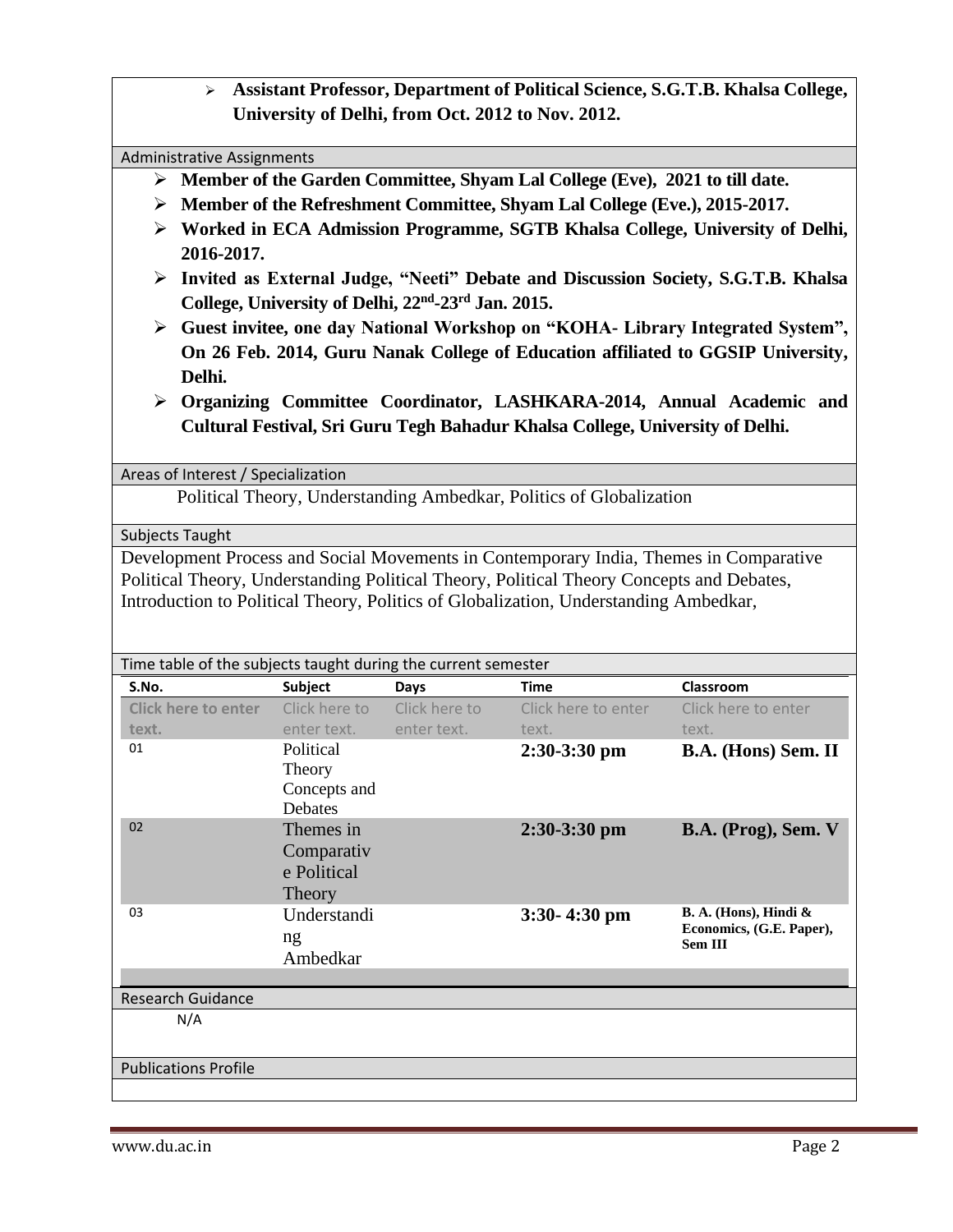| ▶ Kumar Manoj, "भारत में स्वास्थय व्यवस्था", Stavak, Shyam Lal College (Eve.), University of |  |  |  |  |
|----------------------------------------------------------------------------------------------|--|--|--|--|
| Delhi, 2020-2021.                                                                            |  |  |  |  |

- ➢ Kumar Manoj, "खुशहाली सूचकाांक", Stavak, Shyam Lal College (Eve.), 2019-2020, pp. 6-7.
- ➢ Kumar Manoj, "Manvaadhikar: Ek Vimersh", e-magazine, Non-Collegiate Women's Education Board (NCWEB), University of Delhi, Vivekananda College center, 2016- 2017.
- ➢ Kumar Manoj, "Human Rights Situation in Zimbabwe", Global Journal of Engineering, Science and Social Science Studies (GJESSS), 2015, ISSN No 2394-3084, pp. 169-181.
- ➢ Kumar Manoj, **"**अंबेडकर: नारी विषयक दृविकोण" िाद सिं ाद पत्रिका, April- June, 2015, ISSN No: 2348-8662, pp. 14-20.
- ➢ Kumar Manoj, "Humanitarian Intervention", Pramiti, Dept. Political Science, SLCe. 2014- 2015, pp.11-12.
- ➢ Kumar Manoj, "Dilli Mein Playan Aur Cycle Rickshaw Chalak", South Asia Journal of Multidisciplinary Studies (SAJM), Vol: 1, No-02, 2015, pp. 30-33.
- ➢ Kumar Manoj, "Human Rights in Africa", International Research Journal of Management Sociology & Humanities (IRJMSH), Vol: 5, Issue 4, 2014, pp.147-156.
- ➢ Kumar Manoj, "बैटरी ररक्शा: एक गाथा", GJMS, Vol. 04, 2014, ISSN No: 2348-0459, pp. 116- 118.

Publications in the Last one year

- **(1) ZIMBABWE: AN ECO-POLITICAL ANALYSIS,** ASPIRARE-An International journal of Commerce and Management, ISSN:2394 -6601(e), ISSN:2394-0484 (Print), Under Publication Process.
- (2) स्वच्छता के बारे में केवल सिर्फ गांधी ही हमसे ज्यादा जानते हैं. यह आलेख अभी प्रकाशन के क्रम में है.
- (3) वैश्वीकरण के संदर्भ में लोप होते राष्ट्र राज्य और पर्यावरण संबंधी प्रश्न. यह आलेख प्रकाशन के क्रम में है

Conference Organization/ Presentations (in the last three years)

**(1) Research Paper Presented in a Faculty Development Programme "Sahiyta, Rajneeti, Media Aur Paryavaran: Samsamyik Sandarbh" Organized by Shyam Lal College (Evening) in Collaboration with Teaching Learning Centre, Ramanujan College University of Delhi, on the topic "वैश्वीकरण केसंदर्भमेंलोप होते**

**राष्ट्र राज्य और पयाभवरण के प्रश्न", held on 16 July to 31 July 2021.**

- **(2) Research Paper Presented in a One-Day Seminar entitled "Politics and Environment" at Department of Political Science in Collaboration with IQAC, Shyamlal College Eve, University of Delhi, on the topic "Plastic: Are We Moving Towards a Plastic Planet", held on 27th August, 2019.**
- **(3) Research Paper Presented in a National Seminar on "Mahatma Gandhi in Prestine Perspective: A Sesquicentennial Overview" at Shyamlal College Eve, University of Delhi, on the topic "स्वच्छता के बारेमेंकेवल सिर्फ गाांधी ही हमिेज्यादा जानतेहैं**", **held on 30-31stAugust 2018.**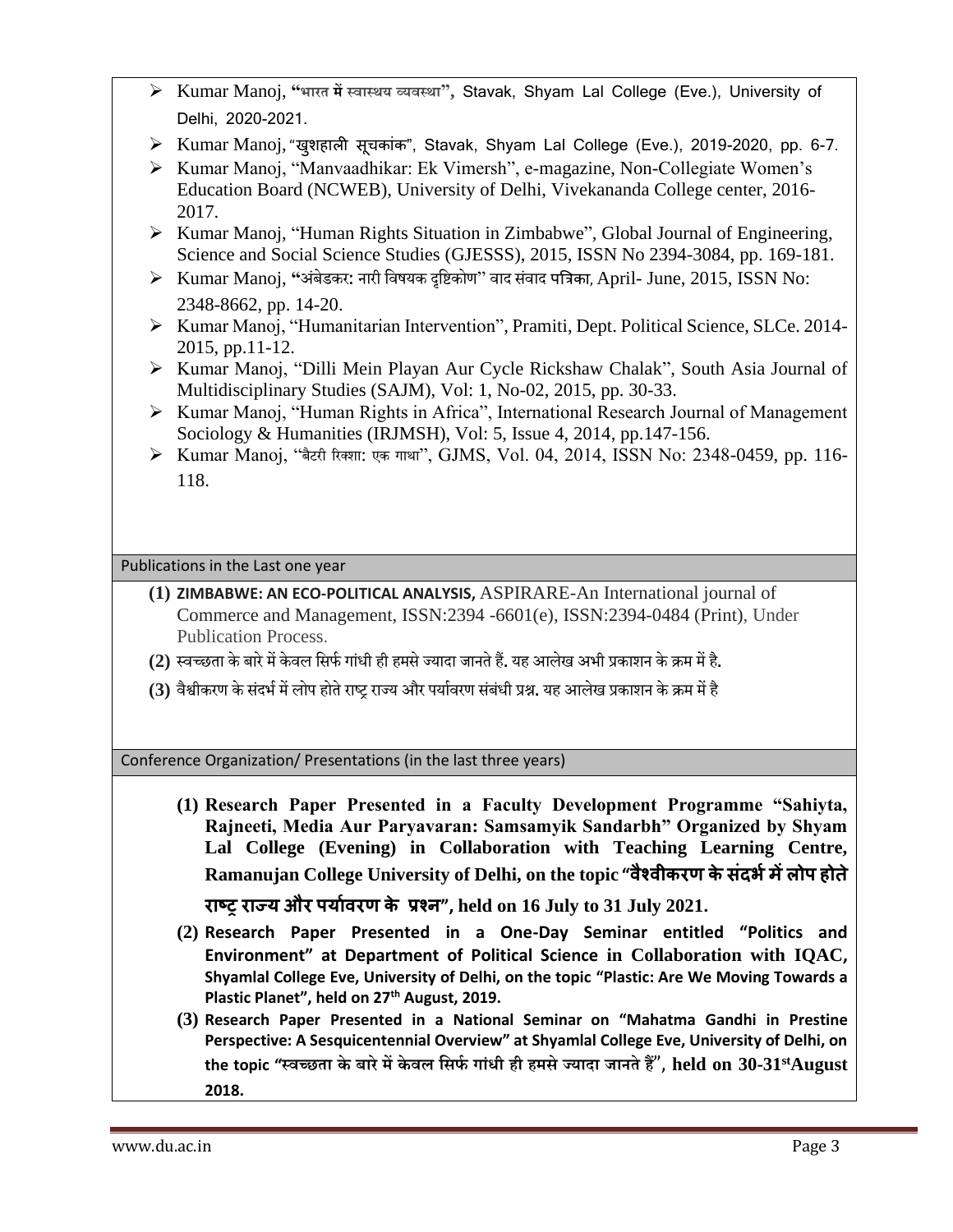- **(4) Research Paper Presented in a One-Day Seminar entitled "Governance in Contemporary India", at Department of Political Science in Collaboration with IQAC, Shyamlal College Eve, University of Delhi, on the topic "अिांगसित श्रसमक: एक अवलोकन", held on 19th August, 2017.**
- (5) **Research Paper Presented in a two days National Seminar, entitled "Question of Human Rights: Indian Society", Organised by MotiLal Nehru College, University of Delhi, on the topic** "**सदल्ली िाइसकल ररक्शा चालक**, **िांवैधासनक असधकार एवांमानवासधकार**: **न्यायासयक पररपेक्ष्य**" **held on 30- 31st March, 2016**.

# **FDP**

- ➢ **15 days Faculty Development Programme on "Sahiyta, Rajneeti, Media Aur Paryavaran: Samsamyik Sandarbh" Organized by Shyam Lal College (Evening) in Collaboration with Teaching Learning Centre, Ramanujan College University of Delhi, held on 16 July to 31 July 2021.**
- ➢ **One Week Faculty Development Programme entitle "Emerging Areas of Engagement in Pedagogy and Research" jointly organized by Shyam Lal College, University of Delhi, Guru Angad Dev Teaching Learning Centre of MHRD (now MOE), SGTB Khalsa College, University of Delhi and National Institute of Educational Planning and Administration, 24-30 November 2018.**
- ➢ **One Week Faculty Development Programme entitle "Corporate Social Responsibility and Sustainable Development" jointly organized by: Internal Quality Assurance Cell and Department of Political Science, Shyam Lal College (Eve.), University of Delhi, held on 16th to 22nd November, 2018.**

# **Workshop**

- ➢ **Four Days Virtual International Workshop on "Current Trajectory of India's Foreign Policy", Organised by Department of Political Science, Shaheed Bhagat Singh Evening College, University of Delhi, held on 17th – 20th June, 2020.**
- ➢ **One Day Workshop entitled "E-filing of ITR 1 & 2", Organised by Department of Commerce, Shyam Lal College (Eve.) in association with the Department of commerce, Delhi School of Economics, University of Delhi, held on 19th September, 2019.**
- ➢ **Two Days Workshop on** "**सहांदी माध्यम मेंअध्ययन**-**िामग्री का सनमाफण**" **Organised by Institute of Lifelong Learning, University of Delhi, held on 26-27 March 2014.**
- ➢ **Workshop on "Information Literacy & Competency", Organised by Delhi University Library System, university of Delhi, held on 24th February, 2010.**
- ➢ **Workshop on "Electronic Resources & Bibliographical Citations", Organised by Delhi University Library System, university of Delhi, held on 7th March, 2008.**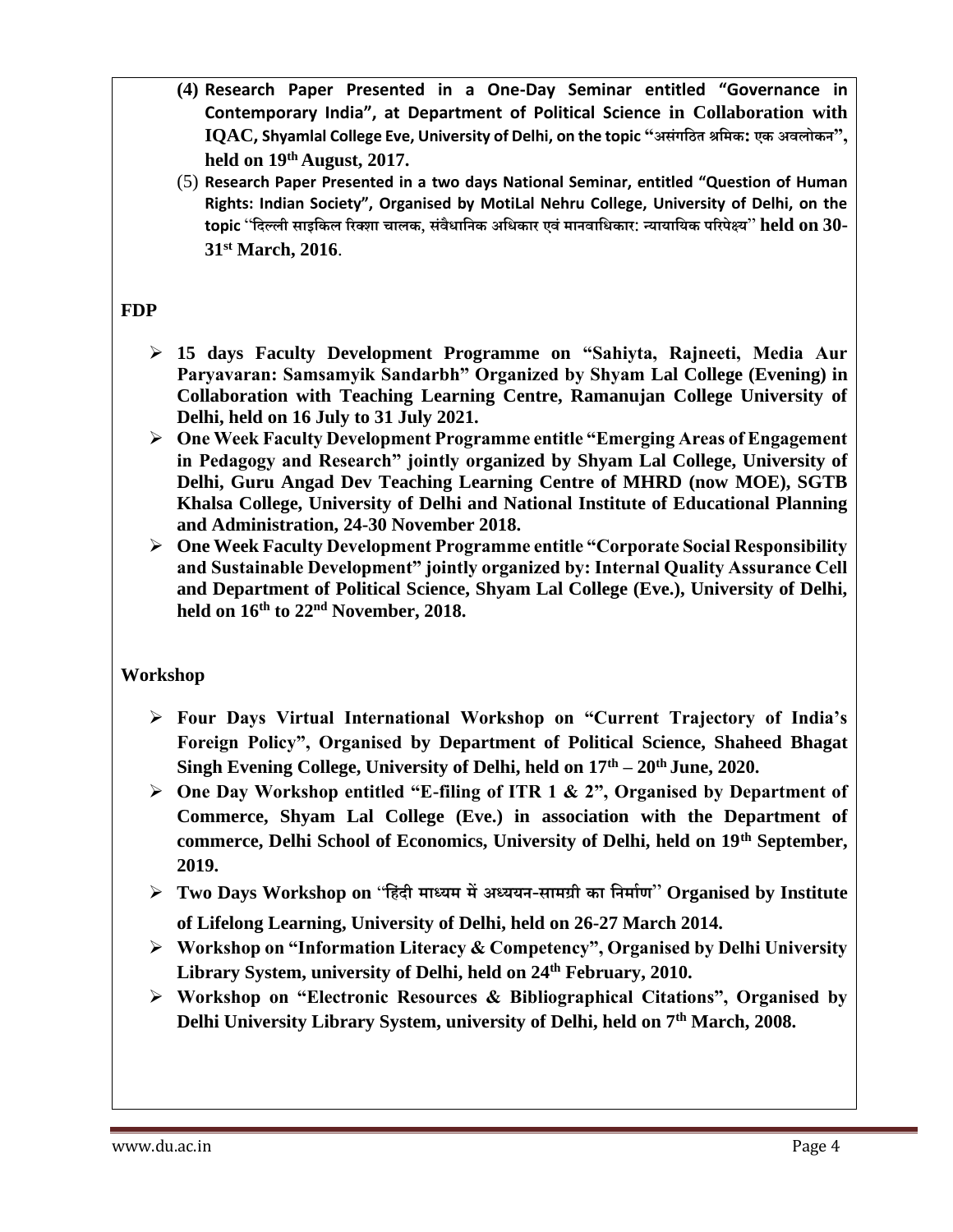#### **Conference**

- ➢ **International Webinar on "Professional Ethics and Cultivation of a Work Culture in Educational Institutions", Organised by Govt. Meera Girls College, Udaipur (Rajasthan), held on 08 September, 2021.**
- ➢ **National Seminar entitled "History and Heritage of Sindh", Organised by Department of History, Shyam Lal College (Eve.) University of Delhi and National Council for Promotion of Sindhi Language, MHRD, GOI, held on 15th February, 2018.**
- ➢ **Two Days National Conference on "Role and contribution of Renewable Energy in Climate Change Mitigation", organized by Shyam Lal College (Eve.) University of Delhi, held at Indian Institute of Public Administration, 11-12th February, 2016.**
- ➢ **National Seminar on "Journey of Modern India: Contributions of Rajiv Gandhi", held at Seminar hall, Satyawati College (Eve.) University of Delhi, 19th May, 2016.**
- ➢ **Two Days International Conference entitle "Hagiography, Humanism and Caste Hierarchy in Bhakti Movement" jointly organized by Department of English and Hindi, Shyam Lal College (Evening), University of Delhi, held at National Museum Auditorium New Delhi on 20-21st October, 2016.**
- ➢ **Two Days International Conference entitle "Unleashing Potential of Renewable Energy for Sustainable Development: Opportunities & Challenges", Organised by Shyam Lal College (Eve.) University of Delhi, held at Constitution Club of India, 13-14th January 2015.**

Research Projects (Major Grants/Research Collaboration)

N/A

Awards and Distinctions

- ➢ **I got First Position in 100mt. Race Competition, Organized by Non-Collegiate Women's Education Board (NCWEB), University of Delhi, Vivekananda College center, 2016-2017.**
- ➢ **Invited for National Consultation, entitled "Need to endow Cycle Rickshaw Pullers with Livelihood prospects via integrated National Policy to shelter Green Mode of Public Transport Mechanism in India", Organised by Federation of Rickshaw Pullers Association (of India), held at Community Hall, Sector-11, Rohini, Delhi, 22nd & 23rd January, 2014.**
- ➢ **Awarded Junior Research Fellowship (JRF) in Net-Dec.2009, University Grants Commission.**